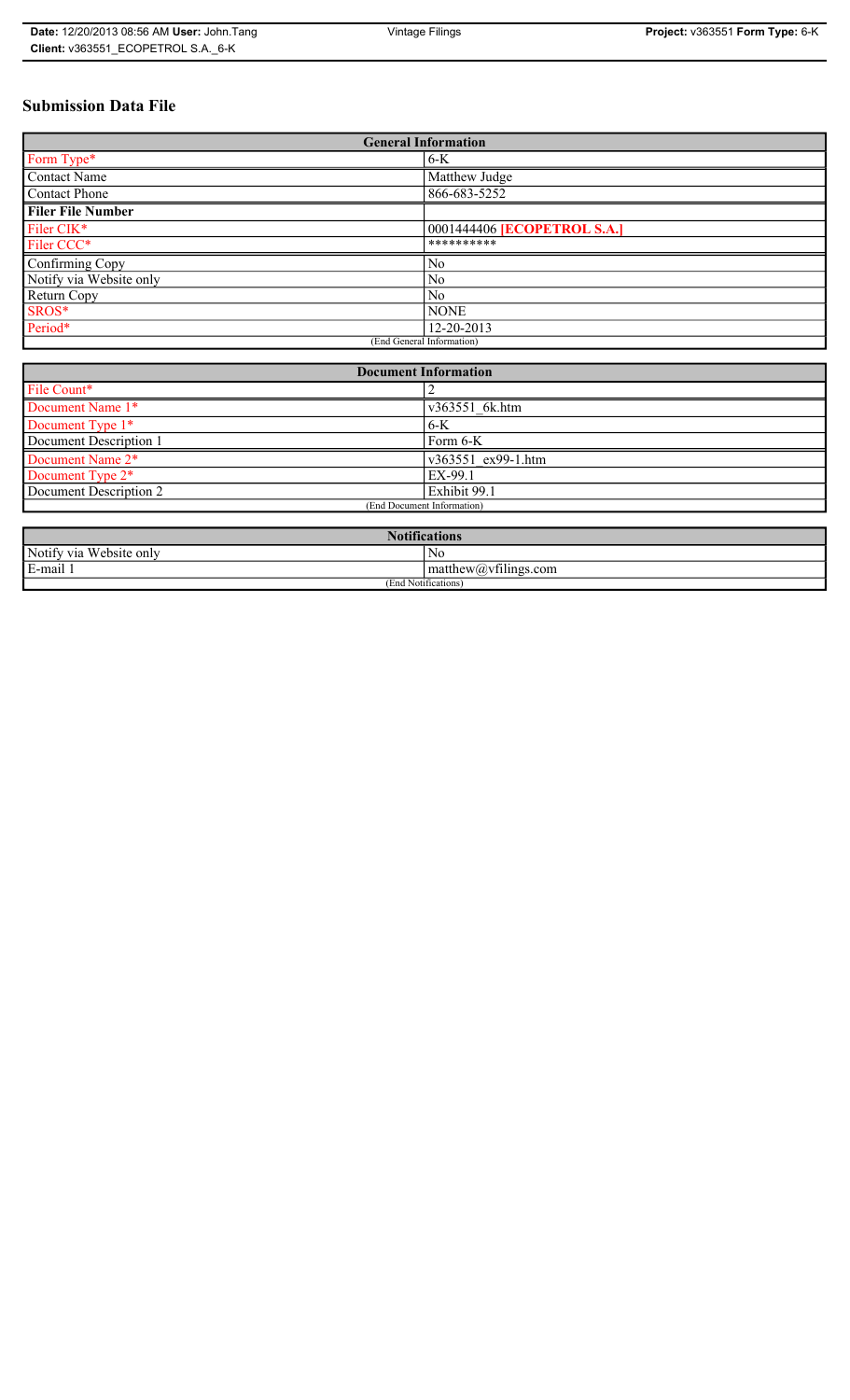### **SECURITIES AND EXCHANGE COMMISSION Washington, D.C. 20549**

### **FORM 6-K REPORT OF FOREIGN PRIVATE ISSUER PURSUANT TO RULE 13a-16 OR 15d-16 OF THE SECURITIES EXCHANGE ACT OF 1934**

December, 2013

Commission File Number: 333-153452

**ECOPETROL S.A.**

*(Exact name of registrant as specified in its Charter)*

Carrera 7 No. 37 – 69 BOGOTA – COLOMBIA *(Address of registrant's principal executive offices)*

Indicate by check mark whether the registrant files or will file annual reports under cover Form 20-F or Form 40-F.

Form 20-F  $\boxtimes$  Form 40-F  $\Box$ 

Indicate by check mark if the registrant is submitting the Form 6-K in paper as permitted by Regulation S-T Rule 101(b)(1):

 $Yes$   $\Box$  No  $X$ 

Indicate by check mark if the registrant is submitting the Form 6-K in paper as permitted by Regulation S-T Rule 101(b)(7):

 $Yes$   $\Box$  No  $X$ 

Indicate by check mark whether by furnishing the information contained in this Form, the registrant is also thereby furnishing the information to the Commission pursuant to Rule 12g3-2(b) under the Securities Exchange Act of 1934.

 $Yes$   $\Box$  No  $X$ 

If "Yes" is marked, indicate below the file number assigned to the registrant in connection with Rule 12g3-2(b): 82- N/A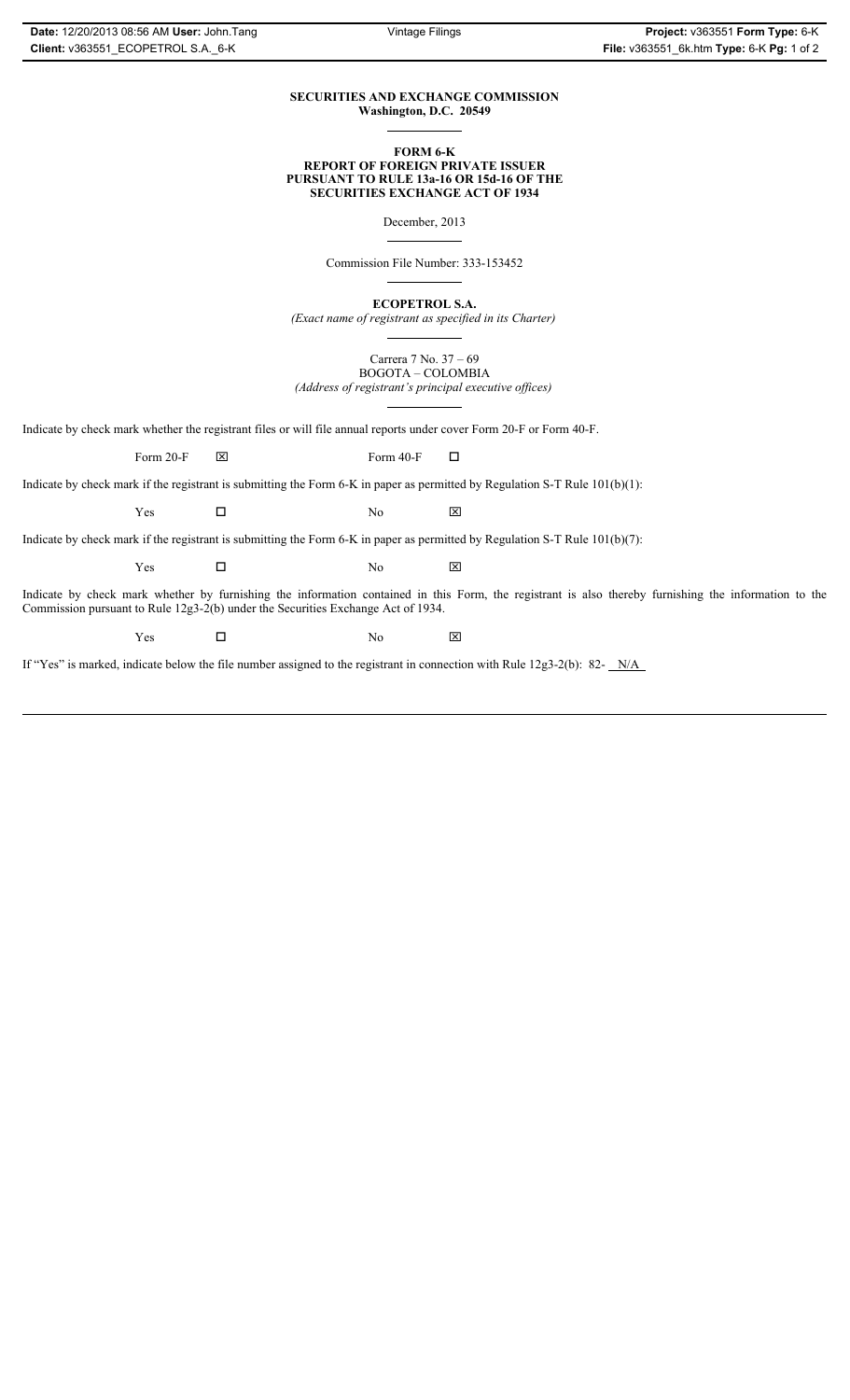## **SIGNATURE**

Pursuant to the requirements of the Securities Exchange Act of 1934, the Registrant has duly caused this report to be signed on its behalf by the undersigned, thereto duly authorized.

Date: December 20, 2013

Ecopetrol S.A.

By: /s/ Magda Manosalva Name: Magda Manosalva Title: Chief Financial Officer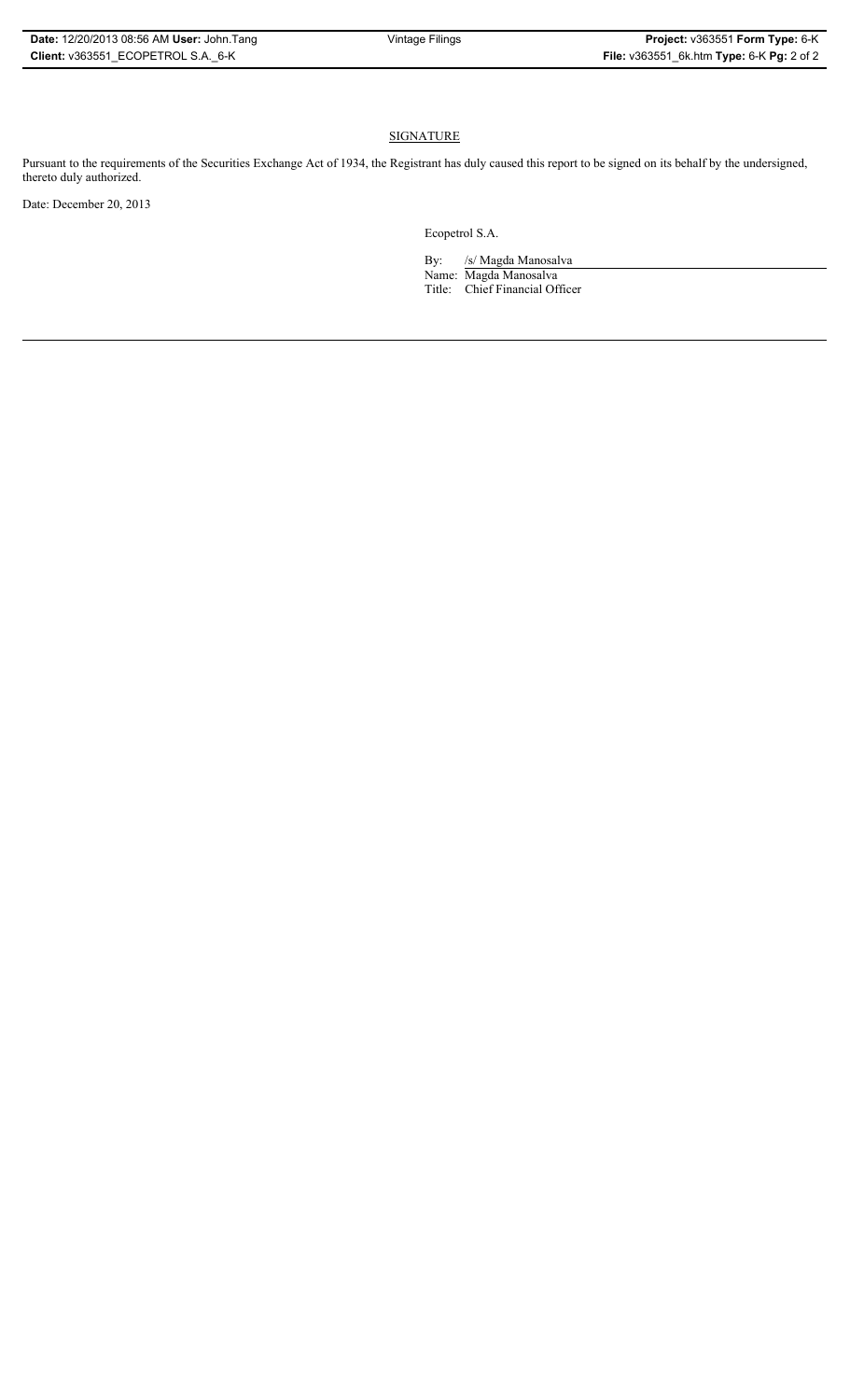Exhibit 99.1

## **Additional Information on the Financing of Ecopetrol´s 2014 Capex Budget**

Ecopetrol S.A. (BVC: ECOPETROL; NYSE: EC; TSX: ECP) presents additional information on the financing of its capex budget for 2014. The breakdown of the capex is as follows:

| <b>Allocation</b>                                        | Capex<br>(US\$ million) |
|----------------------------------------------------------|-------------------------|
| Investments in Ecopetrol S.A. projects                   | 6.463                   |
| Investments of Ecopetrol S.A in projects of subsidiaries | 1.908                   |
| (1) Total investment of Ecopetrol S.A.                   | 8.371                   |
| (2) Resources of subsidiaries in investment projects     | 2.224                   |
| (3) Total Investment plan $(=1+2)$                       | 10.595                  |

The sources of the US\$8.371 billion required by Ecopetrol S.A. will come from: internal cash generation, financing obtained in 2013, divestment in nonstrategic assets and additional financing.

Assuming that prices of Ecopetrol´s crude basket in 2014 remain at levels close to those of 2013 (US\$100 per barrel for the benchmark basket), Ecopetrol's financing requirements would be around US\$1 billion, and could be obtained through indebtedness.

#### **Bogotá, December 20, 2013**

------------------------------------------

*Ecopetrol is Colombia's largest integrated oil & gas company, where it accounts for 60% of total production. It is one of the top 50 oil companies in the world and the fourth largest oil company in Latin America. The Company is also involved in exploration and production activities in Brazil, Peru and the United States Gulf Coast, and owns the main refineries in Colombia, most of the network of oil and multiple purpose pipelines in the country, petrochemical plants, and is entering into the biofuels business.* 

*This release contains forward-looking statements relating to the prospects of the business, estimates for operating and financial results, and those related to growth prospects of Ecopetrol. These are merely projections and, as such, are based exclusively on the expectations of management concerning the future of the business and its continued access to capital to fund the Company's business plan. Such forward-looking statements depend, substantially, on changes in market conditions, government regulations, competitive pressures, the performance of the Colombian economy and the industry, among other factors; therefore, they are subject to change without prior notice.*

1